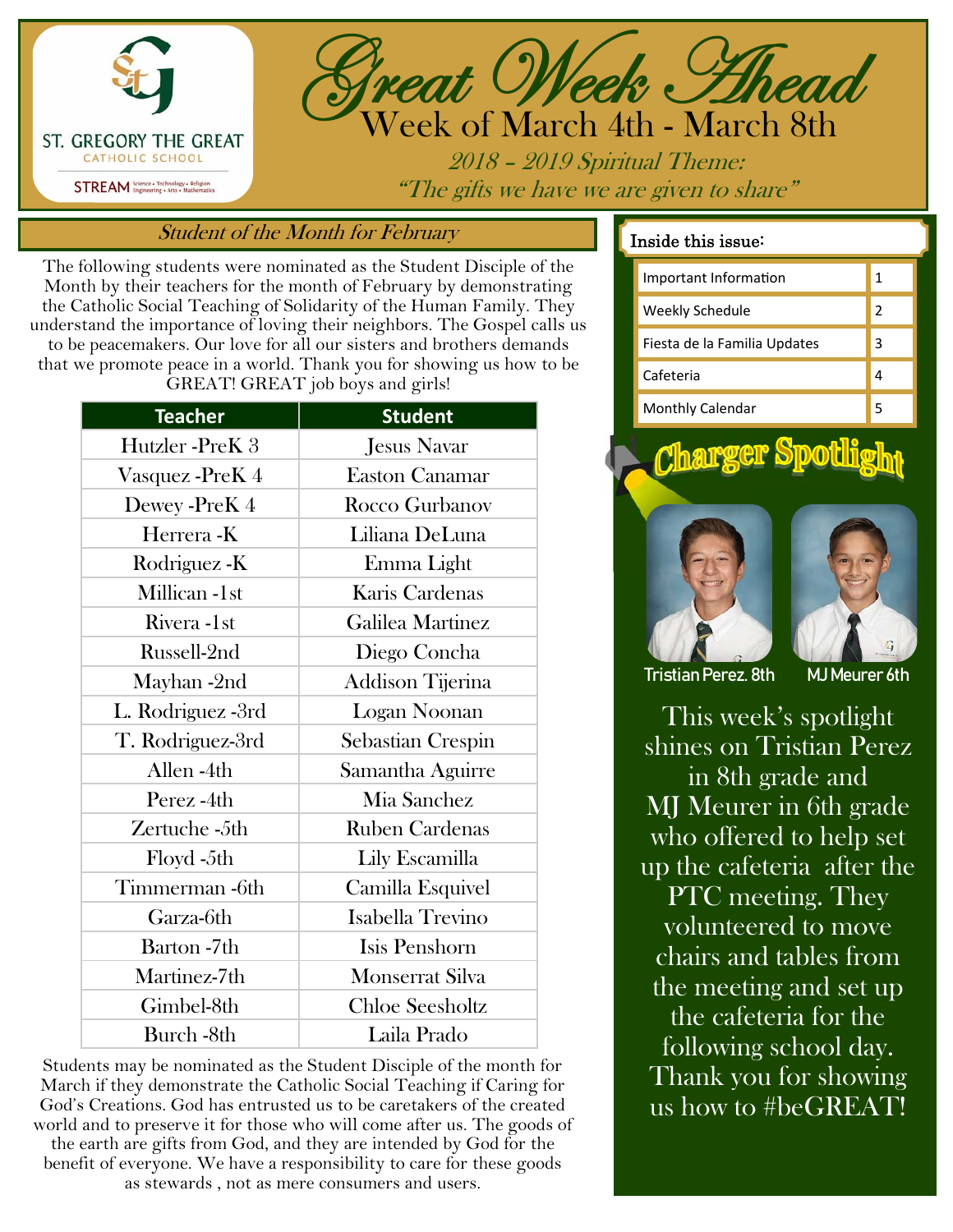# Weekly Calendar

| Date               |                                                                                                                                                                                                                                                                                                                                                                                             |
|--------------------|---------------------------------------------------------------------------------------------------------------------------------------------------------------------------------------------------------------------------------------------------------------------------------------------------------------------------------------------------------------------------------------------|
| Sunday<br>03/03    |                                                                                                                                                                                                                                                                                                                                                                                             |
| Monday<br>03/04    | Baseball/Softball Game: StG vs. St. Marys at 4:30 p.m. @ St. Marys                                                                                                                                                                                                                                                                                                                          |
| Tuesday<br>03/05   | Mardi Gras Free Dress \$5.00<br>$\bullet$<br>Archbishop's 5th Grade Mass at St. Rose of Lima 10:00 a.m.<br>$\bullet$<br>School Council Meeting at 6:00 p.m.<br>$\bullet$<br>Re-Enrollment Night - 6:00 p.m. - 7:00 p.m in the Advancement Office<br>If you need assistance with registering your child for the 2019 - 2020<br>school year, we have extended hours to help with the process. |
| Wednesday<br>03/06 | Ash Wednesday Liturgy at 8:15 a.m.<br>$\bullet$<br>Fiesta de la Familia Ticket Turn in<br><b>Box Tops Due</b><br>AR Deadline for 3rd Quarter                                                                                                                                                                                                                                                |
| Thursday<br>03/07  | 40 Days of Service from 12:30 p.m. - 2:30 p.m. at the<br>$\bullet$<br><b>Guadalupe Community Center</b><br>Room Parent Meeting for Fiesta de la Familia at 6:00 p.m. in the library<br>$\bullet$<br>• StG Baseball & Softball Tournament                                                                                                                                                    |
| Friday<br>03/08    | Noon Dismissal - 3rd Quarter Ends<br>$\bullet$<br>PTC Prayer Service - Special Intentions for the Sick of the Community<br>$\bullet$<br>at 7:30 a.m. in the courtyard<br><b>StG Baseball &amp; Softball Tournament</b>                                                                                                                                                                      |
| Saturday<br>03/09  | <b>StG Baseball &amp; Softball Tournament</b><br>$\bullet$                                                                                                                                                                                                                                                                                                                                  |



**Congratulations to Ms. Laura Rodriguez's 3rd grade class for the most participations at our Spirit Night at Peter Piper Pizza on Feb. 27th! Your class won a PIZZA LUNCH on March 8th for the highest class participation.**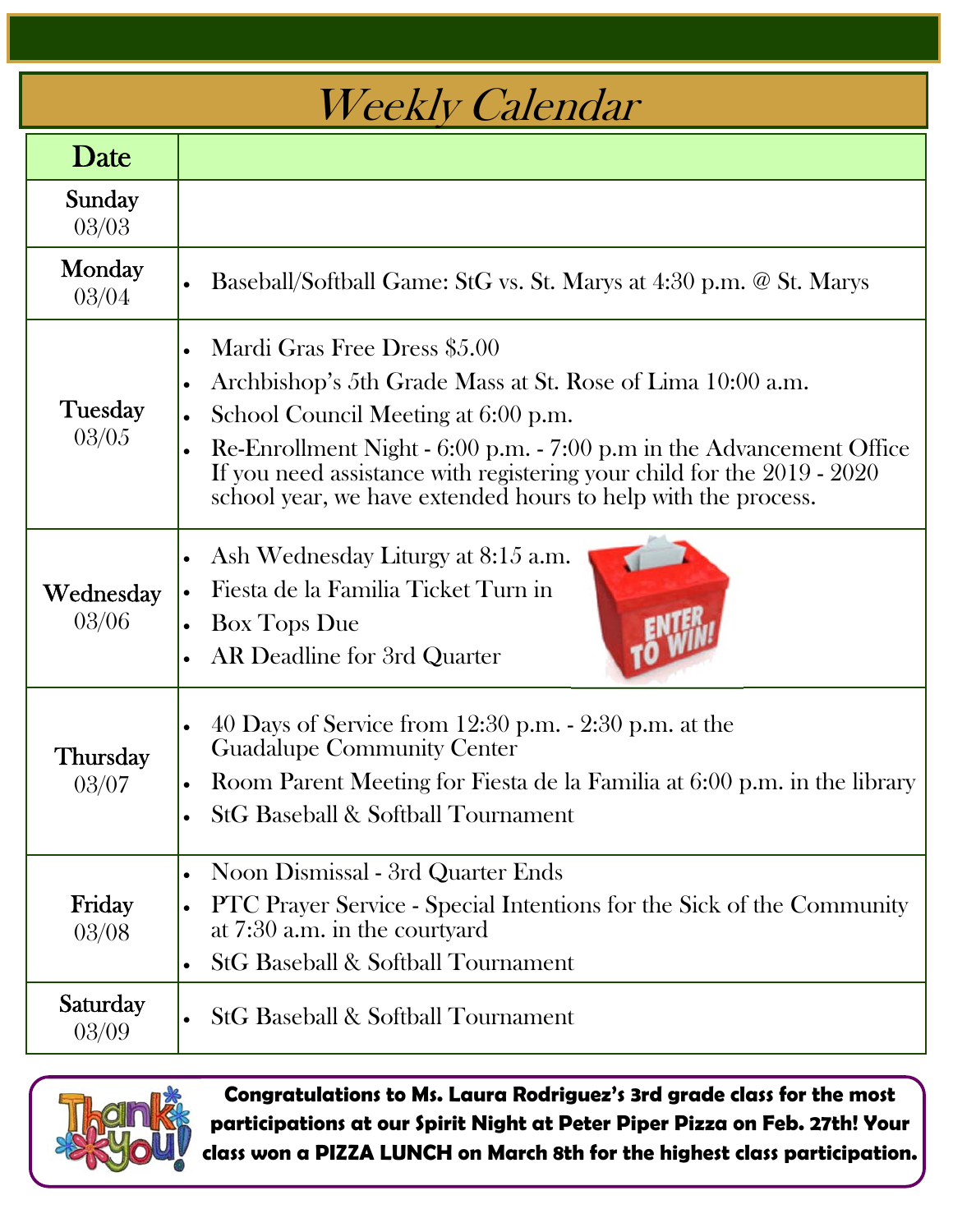# Fiesta de la Familia Updates



#### **LIVE AND SILENT AUCTION INFORMATION**

One of the events at the festival is the live and silent auction. Each class is responsible for contributing to the auction. Below is the list of each class and the corresponding theme for their package/basket. Class project will be due on Monday, April 1st. It is crucial for items to be in on time for program and picture purposes. If you have any questions, please email hope.rodriguez@stgregorys.net.

| Class             | <b>THEME</b>                  |
|-------------------|-------------------------------|
| PK3-HUTZLER       | Coffee Theme                  |
| PK4-DEWEY         | Jewelry                       |
| PK4-VASQUEZ       | Free standing ice chest       |
| <b>K-HERRERA</b>  | <b>Family Game</b>            |
| K-RODRIGUEZ       | <b>BBQ</b>                    |
| $1ST$ -MILLICAN   | Fiesta Theme                  |
| $1ST$ -RIVERA     | Wine                          |
| $2^{ND}$ -RUSSELL | Lego                          |
| $2^{ND}$ -MAYHAN  | Outdoor Furniture             |
| 3RD-L RODRIGUEZ   | 5 o'clock Drinks              |
| 3RD-T RODRIGUEZ   | Baking/ Cooking Pampered Chef |
| $4TH$ -ALLEN      | Spa Day                       |
| $4TH$ - PEREZ     | Romantic Night                |
| $5TH - FLOYD$     | Pamper your Pet               |
| $5TH$ -ZERTUCHE   | Romantic Stay                 |
| $6TH$ - TIMMERMAN | Shopping Spree/gift cards     |
| $6TH$ -GARZA      | Camping Theme                 |
| $7TH$ -BARTON     | <b>Beach Theme</b>            |
| $7TH$ -MARTINEZ   | Movie Night                   |
| $8TH$ -BURCH      | Lottery Ticket Extravaganza   |
| $8TH$ -GIMBEL     | Lunch on the Go - Gift Cards  |



**Next Room Parent meeting for the Fiesta de la Familia Festival is Thursday, March 7th @ 6:00 p.m. in the Library.** 



### **Next Ticket Turn in Day is: Wed, March 6th**

The classroom with the most participation on this ticket turn in date will receive a SUNDAE ICE CREAM PARTY

.<br>. (\*Needs to be more than 50% participation with more than \$5 per students)<br>.



\*As of Wednesday, Feb. 27th turn in day.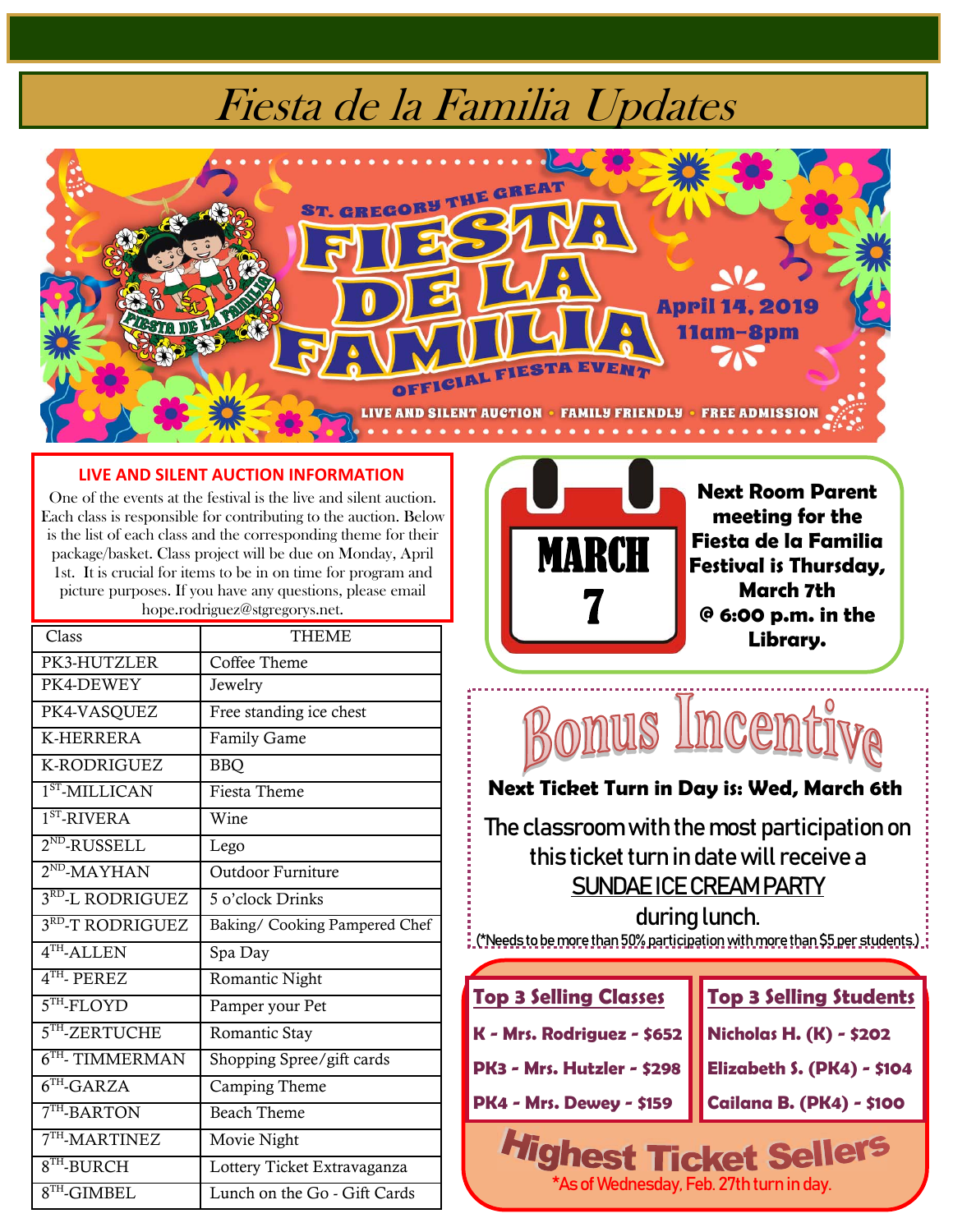|  |                  |                                                                                       | <i>Breakfast &amp; Lunch Menu</i>                                                        | Lunc                                                                         |                                                                             |                                                                                   |  |
|--|------------------|---------------------------------------------------------------------------------------|------------------------------------------------------------------------------------------|------------------------------------------------------------------------------|-----------------------------------------------------------------------------|-----------------------------------------------------------------------------------|--|
|  |                  | Monday<br>03/04                                                                       | Tuesday<br>03/05                                                                         | Wednesday<br>03/06                                                           | Thursday<br>03/07                                                           | Friday<br>03/08                                                                   |  |
|  | <b>Breakfast</b> | Biscuit & Sausage<br>with Jelly<br>or Cold Cereal<br>Orange or Apple<br>Juice<br>Milk | Plain or Chocolate<br>Chip Pancake<br>or Cold Cereal<br>Orange or Apple<br>Juice<br>Milk | <b>Toaster Strudel</b><br>or Cold Cereal<br>Orange or Apple<br>Juice<br>Milk | Oatmeal with<br>Toast<br>or Cold Cereal<br>Orange or Apple<br>Juice<br>Milk | French Toast<br>or Cold Cereal<br>Orange or Apple<br>Juice<br>Milk                |  |
|  | Anch             | Chile con Carne<br>Corn Bread<br>Green Beans<br>Fruit<br>Milk                         | Plain or Cheese<br>Hamburgers<br><b>Seasoned Fries</b><br>Lettuce & Pickles<br>Milk      | Cheese Pizza<br><b>Buttered Corn</b><br>Fruit<br>Milk                        | Fideo Loco<br>Homemade Beans<br>Fruit<br>Milk                               | <b>NOON DISMISSAL</b><br><b>Fish Nuggets</b><br>Chips<br>Cookies<br>Fruit<br>Milk |  |

# **Tues., March 5th & Tues., March 19th 6:00 p.m. - 7:00 p.m.**  Re-Enrollment Night @ StG

We are entering the month of March, which means you have one month to take advantage of the Early Discounted Registration Fee! Take time now to complete your child's online re-enrollment packet and save on your registration fee. All families who register after March 31st will pay the regular registration fee.

Having trouble finishing your enrollment? Do not know where to start? Come to our Re-Enrollment Night in our Advancement Office where we will walk you through the process on the computer! Things you will need to bring to complete your child's online re-enrollment:

- Parent RenWeb Login Information (If you do not remember, let us know and we can look up your username)
- Bank account routing  $\#\&$  checking  $\#$  (In case it is not in the FACTS system.)

We are happy to help with questions over the phone as well! 210-293-3299

## <u> Help us start planning for the 2019 - 2020 school year!</u> <u>Re-Enroll to take advantage of the early registration fee!</u>

## **Class of 2020 - Flea Market Sale**



Start cleaning out your garage and closets! The Class of 2020 needs your unwanted items to sell at the Flea Market. This event will take place March 23rd from 8 a.m. - 1 p.m. in the St. Gregory the Great Gym. If you have items you would like to donate, please drop your items off in the POD in the Faculty/Staff parking lot. All proceeds from the Flea Market benefit the class of 2020.